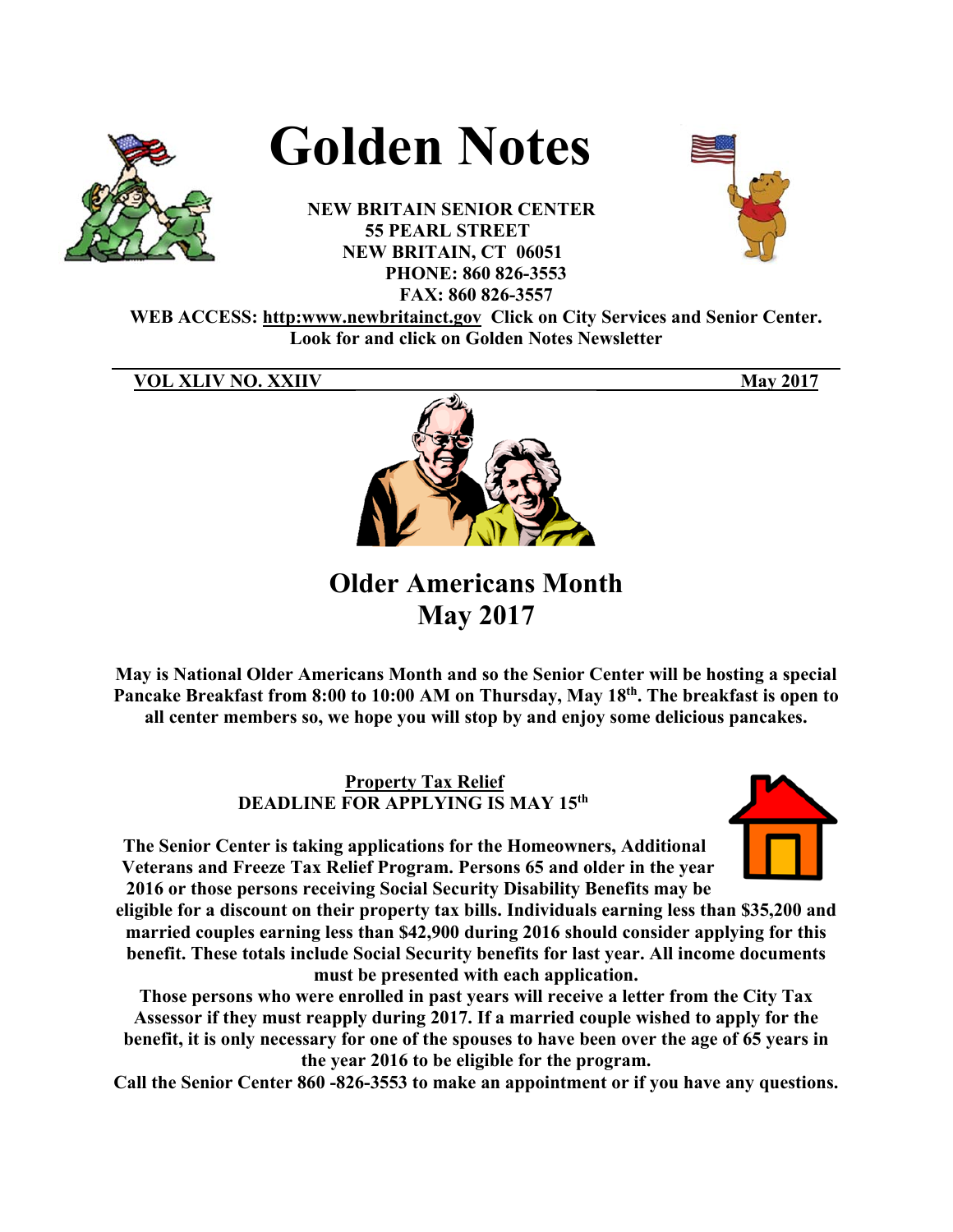**Seniors in Action New Britain Meeting Thursday, May 4, at 9:30 am Business Meeting followed by a movie. Come and join the group for some valuable information and socialization. Refreshments will be served Note, this meeting will be held in the Vermont Room** 



**Book Group Meeting** 

The Public Library – Senior Center Book Group will meet on Tuesday, May 16<sup>th</sup> at 1:00 **pm here at the senior center. The book read for May will be** *Acqua Alta* **written b***y* **Donna Leon***.* **The book selection for June 20th will be** *The Short and Tragic Life of Robert Peace*  **written by Jeff Hobbs. Hope you will join us.** 

**May Movie** 

 **To Catch a Thief Friday, May 19th at 12:45pm Starring Cary Grant and Grace Kelly Suspected is a new series of heists in the hotels of the French Riviera, a reformed jewel thief sets out to clear himself – and catch the real thief.** 





 **Chair Yoga Wednesdays 9:30 to 10:30 AM Accommodates all Levels and Disabilities Sponsored by the New Britain Health Department of Nursing** 

**AARP Safe Drivers Course Thursday, May 25th 8:45am to 12:15pm Cost: \$15.00 AARP member, \$20.00 non-members Sign up at the front desk** 

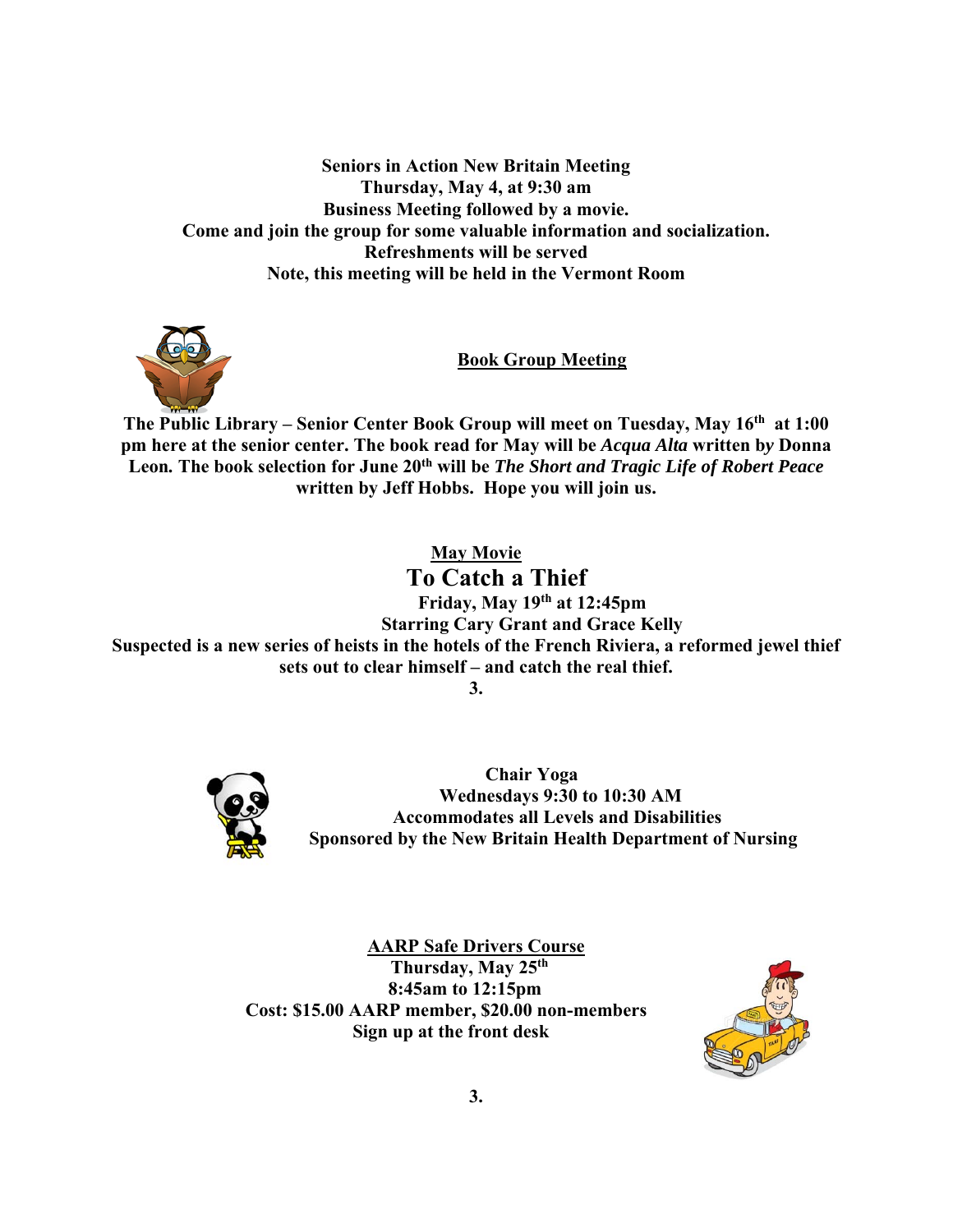## **DAILY CALENDAR OF ACTIVITIES May 2017**

#### **Monday**

**8:15 am to 11:10 am– Snack bar open 8:45 am to 9:15am. – Beginners Line Dancing 9:00 am to 11:30 am Exercise/Table tennis open 9:15 am to 11:30 am – Art class open 9:15 am to 10:00 am – Exercise Class with Chris 10:00 am to 11:00 am – Line dancing class 12:45am to 3:00 pm - Bingo** 

#### **Tuesday**

**8:15 am to 11:00 am. – Snack Bar open 8:45 am to 9:15 am - - Beginners Line Dancing 9:00 am to 11:30 am Exercise/Table tennis open 9:15 am to 10:15 am – Exercise Class with Chris 9:15 am to 11:30 pm – Craft group meets 10:30 am to 11:15 am – Line dancing with Chris 12:30 to 2:30 pm – Wii Bowling 1:00 pm to 3:30 pm – Craft group meets** 

#### **Wednesday**

**8:15 am to 11:00 am – Snack bar open 9:00 am to 11:30 am – Exercise/Table tennis open 9:30 am to 11:30 am – Pinochle Club 9:15 am to 11:30 am – Art Class open 9:30 am to 10:30 am Chair Yoga 9:30 am to 11:00 am – Adult Coloring 1:00 pm to 3:00 pm – Ballroom Dancing** 

#### **Thursday**

**8:15 am to 11:00 am – Snack bar open 9:00 am to 11:30 am Exercise/Table tennis open 9:30 am to 10:30 am –ZUMBA with Amy 9:15 am to 11:30 am – Craft Group meets 12:30 pm to 3:30 pm – Pinochle Club 1:00 pm to 3:30 pm – Craft group meets** 

#### **Friday**

**8:15 am to 11:00 am – Snack bar open 9:00 am to 11:30 am Exercise/Table tennis open 9:15 am to 11:30 am – Art class open 1:30 pm to 3:00 pm Square Dancing 12:45 pm Monthly movie (Usually the 3rd Friday of each month)**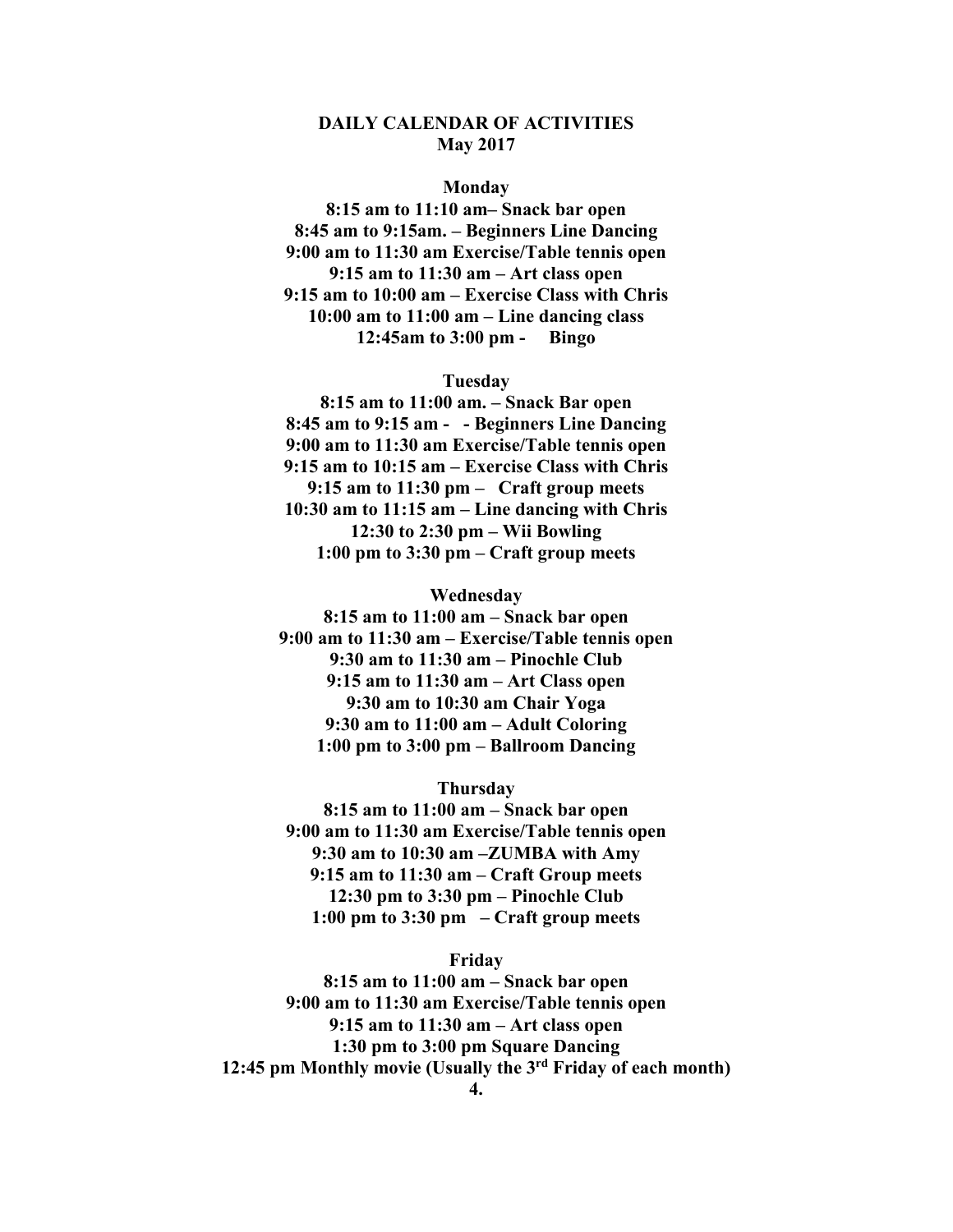### **SERVICES BY APPOINTMENT DIAL-A-RIDE**

**At least a 2-day notice is required for rides to the Senior Center, medical appointments, shopping and other destinations at any time within the month. Call 826-3555 for an appointment. There is a suggested donation of \$1.50 each way. MEDICARE/MEDICAL INSURANCE INFORMATION** 

**Persons seeking help in filing Medicare claims or appeals, interpreting medical bills and assistance in making decisions concerning Medicare supplemental insurance can make an appointment with Senior Center Staff by calling the Center at 860 826-3553. Advice on Living Wills and how to deal with advance medical directives is also available.** 

From the Nursing Desk Please join us starting March 1<sup>st</sup>, 2017! The Nursing Department **is sponsoring a Chair Yoga class for seniors on Wednesdays from 9:30-10:30am at the Senior Center. Kelly Murphy will be teaching the class, she is a certified Yoga instructor. This class will be a gentle practice Yoga, using a chair to come in and out of poses. Each participant will have their own chair to support them in sitting or standing. This class is recommended for all levels and can accommodate all disabilities. Here are just six of the** 

- **many benefits of yoga for seniors.**
- **1. Yoga improves Balance and Stability.**
- **2. Yoga improves Flexibility and Joint Health.** 
	- **3. Yoga improves Respiration.**
	- **4. Yoga reduces High Blood Pressure.** 
		- **5. Yoga reduces Anxiety.**
		- **6. Yoga encourages Mindfulness**

**This class will run for 8 weeks to start. If there is sufficient interest we will continue the class. So please come out and meet Kelly and give Chair Yoga a try!** 

| <b>GOLDEN NOTES SUBSCRIPTIONS</b> |                                                   |                   |  |  |  |  |  |  |
|-----------------------------------|---------------------------------------------------|-------------------|--|--|--|--|--|--|
| <b>NAME</b>                       |                                                   | <b>DATE</b>       |  |  |  |  |  |  |
|                                   | <b>STREET</b>                                     |                   |  |  |  |  |  |  |
| <b>ADDRESS</b>                    |                                                   |                   |  |  |  |  |  |  |
| <b>CITY</b>                       |                                                   | <b>STATE</b>      |  |  |  |  |  |  |
|                                   | <b>ZIP CODE</b>                                   |                   |  |  |  |  |  |  |
|                                   | <b>HOME PHONE #</b>                               | <b>CELL PHONE</b> |  |  |  |  |  |  |
|                                   | #                                                 |                   |  |  |  |  |  |  |
|                                   | Make checks payable to: NEW BRITAIN SENIOR CENTER |                   |  |  |  |  |  |  |
| <b>Return to:</b>                 |                                                   |                   |  |  |  |  |  |  |
|                                   | <b>GOLDEN NOTES</b>                               |                   |  |  |  |  |  |  |
|                                   | <b>New Britain Senior Center</b>                  |                   |  |  |  |  |  |  |
|                                   | <b>55 Pearl Street</b>                            |                   |  |  |  |  |  |  |
|                                   | New Britain, CT 06051                             |                   |  |  |  |  |  |  |